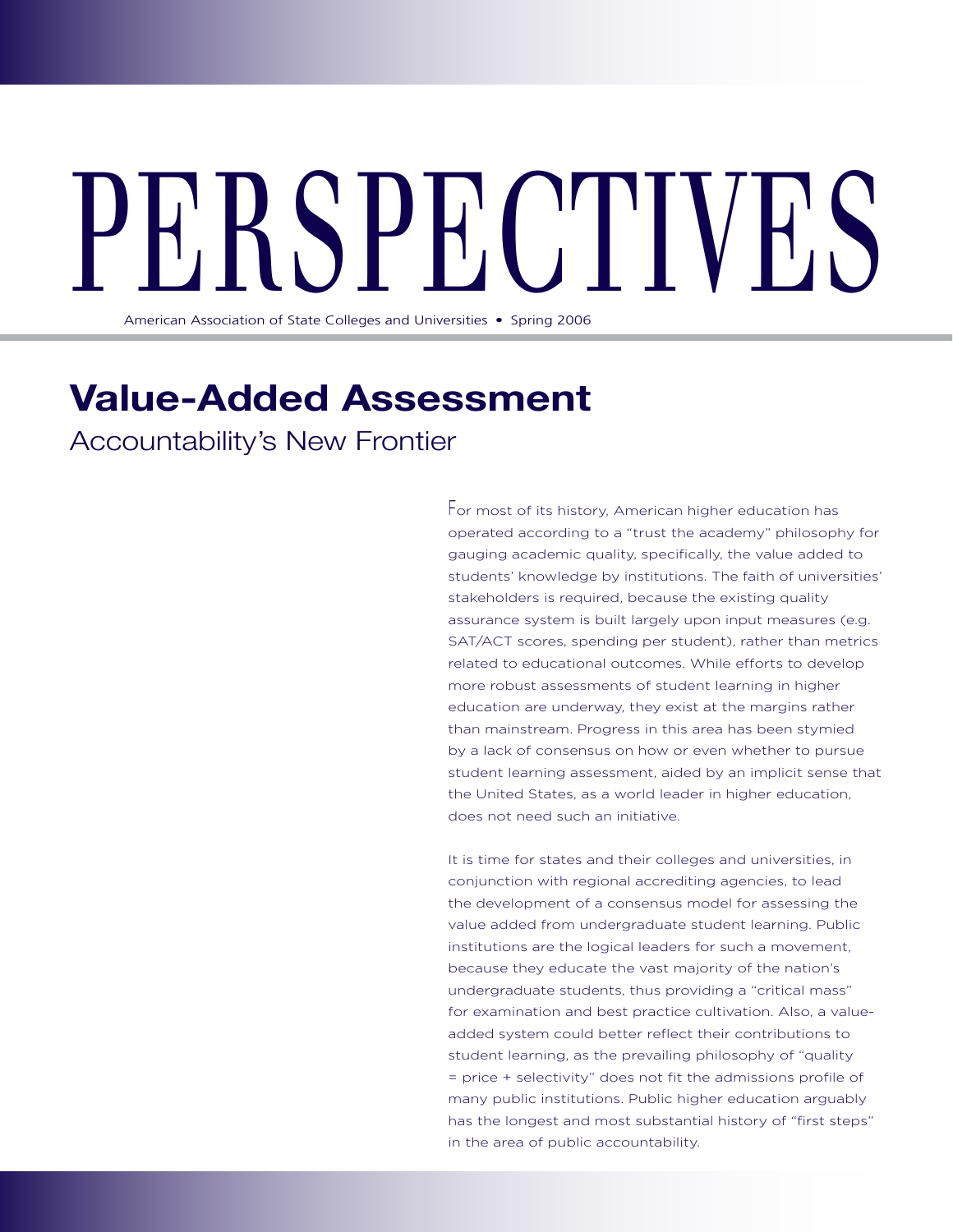What would such a model entail? To be fully effective, it should:

- **Draw on recognized and tested national instruments and be** *embedded in state, system, and accreditation policy according to particular educational and workforce priorities.* This promotes inter-institutional and interstate comparability that is essential for identifying pockets of promise and persistent weaknesses. At the same time, such an approach respects legitimate differences in human capital needs between states and systems.
- **B** Focus primarily on general intellectual skills (e.g., communication, *reasoning/analysis, literacy).* These include skills obtained through the general education curriculum (or core requirements) as well as those developed through upper division courses, but not discipline-specific content. This focus of analysis offers several advantages. First, general intellectual skills are universal across diverse institutional types and there is growing consensus about their form and content, facilitated by groups such as the Association of American Colleges and Universities (AAC&U). This allows for measures that reach the broadest possible cross-section of students and steers clear of the comparability issues that would dog discipline-specific assessment. Perhaps more significantly, general intellectual skills provide the building blocks for essential career and citizenship roles. While some states or systems may include elements such as information management skills and technology literacy in their programs, general intellectual skills should receive major emphasis.
- **Employ a multi-faceted approach based on representative samples of** *students.* As the following analysis indicates, there are three primary means of gauging student learning—direct, indirect, and applied. Each measures a different facet of the total picture, presenting distinct advantages and drawbacks, both practical and philosophical. Pursuing a complementary approach provides a more comprehensive assessment and allows for the strengths of one mechanism to compensate for the weaknesses of another. A multi-faceted approach is important because some metrics are geared more toward internal management or institutional improvement, while others are more appropriate for informing policymakers and the general public. Using representative samples, with selected over-samples for groups of particular interest, offers a cost-effective and minimally intrusive means of gaining valid insights about the state of student learning and the learning environment.

Clearly, such a system will be difficult to develop and will require a degree of trial and error. At the same time, it will represent an essential next step in the evolution of American higher education. As the expectation of postsecondary education edges closer to universality, colleges and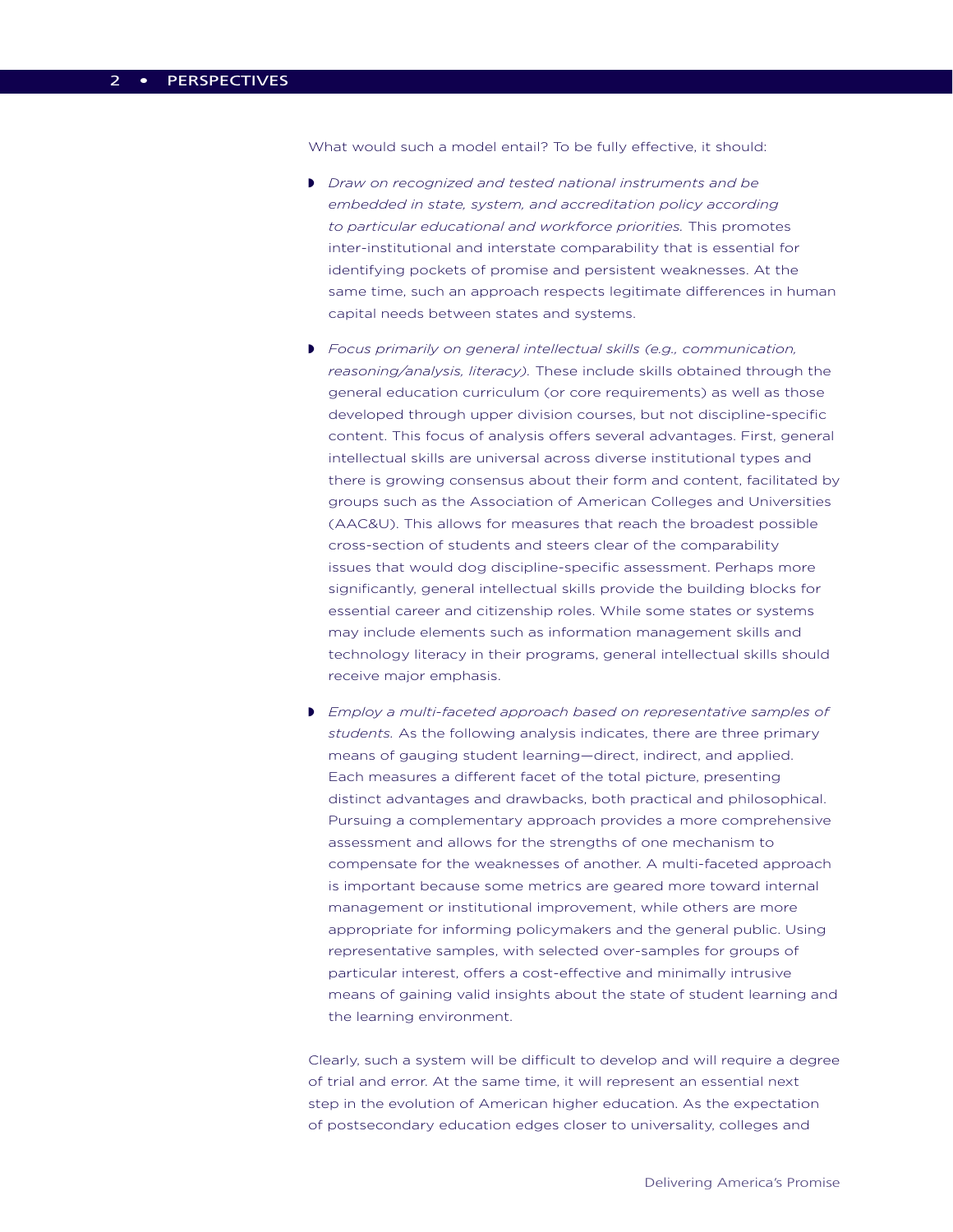universities must be prepared for a concomitant increase in scrutiny. Seasoned observers have pointed out the irony of the academy, as an institution dedicated to discerning the truth through evidence, being so seemingly resistant to measuring quality through evidence. It is an irony that puzzles—and frustrates—a widening circle of stakeholders.

Looking ahead, a convergence of factors strongly suggests that a successor to the "trust the academy" approach to learning measurement is needed. The nation's educational competitiveness continues to slip, particularly in diploma and degree production. Higher education prices continue to rise, leading stakeholders to increasingly question the value of higher education's product. The evolution of the standards movement in elementary and secondary education, exemplified by the No Child Left Behind Act, raises important and controversial questions about the purpose, scale, and scope of learning assessment. Competition for public resources is intensifying, further underscoring the fiscal vulnerability of "discretionary" services such as higher education.

Finally, a growing number of national groups, including the U.S. Secretary of Education's Commission on the Future of Higher Education, are raising the profile of learning assessment on the national agenda. Time is running out for the "trust the academy" approach to gauging student learning.

#### Approaches to Value-Added Assessment

Value-added assessment focuses on the impact of higher education on student learning. Unlike most quality and accountability measures, it speaks directly to the most important product of undergraduate education, the development of student knowledge and skills. Set in proper context, value-added assessment allows true comparisons of the difference college makes to students across institutions and institutional types, instead of simply reflecting institutional resources and/or reputation.

There are three general approaches to estimating the institutional "valueadded" to student learning. Each analyzes a slightly different part of the picture, and they are complementary, not perfectly correlated. Each has strengths as well as challenges and limitations.

 **1. Direct value-added assessment.** This method estimates institutional effect on student learning by measuring and comparing what students know and can do at two points in time—for example, at the beginning and end of college. The difference between the two measures represents the learning gain and serves as an estimate of the institutional contribution to student learning that can be compared across similar institutions. If comparisons are to be made across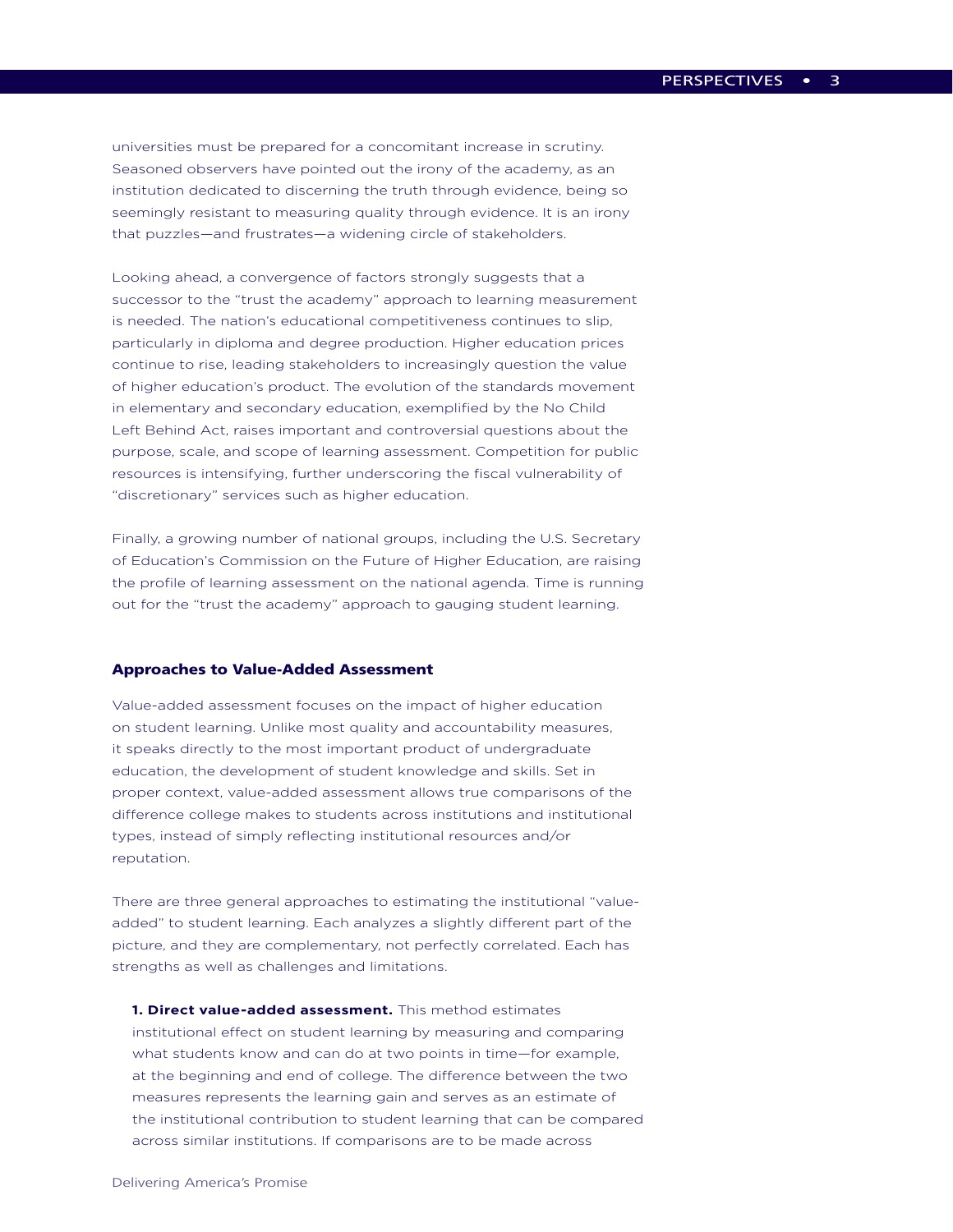different institutional types, more complex models are needed that take into account student academic abilities.

In the absence of measures at two points in time, it is possible to derive measures that enable comparisons of the institutional valueadded. That is, one could estimate institutional effect on student learning by comparing actual learning outcomes at the end of college to learning outcomes that would be predicted on the basis of student characteristics. The difference between actual and expected outcomes serves as an estimate of the degree to which the institution over- or under-performs in developing the abilities of its students.

#### *Examples:*

Collegiate Learning Assessment (CLA)

**In 2004, Kentucky administered the CLA to a representative sample of students at public and independent institutions. Funds have been requested to repeat the assessment in 2008.**

**Though there is no mandate for institutions to participate, the West Virginia Higher Education Policy Commission has provided funding support for institutions interested in using CLA. Seven institutions currently participate.** 

The best example of direct value-added assessment is the Collegiate Learning Assessment (CLA), an outgrowth of RAND's Value Added Assessment Initiative (VAAI) that has been available to colleges and universities since spring 2004. The test goes beyond a multiple-choice format and poses real-world performance tasks that require students to analyze complex material and provide written responses (such as preparing a memo or policy recommendation). Other instruments for direct assessment include ACT's Collegiate Assessment of Academic Proficiency (CAAP), the Educational Testing Services's Academic Profile and its successor, the Measure of Academic Proficiency and Progress (MAPP), introduced in January 2006. Around for more than a decade, these assessments offer tools for estimating student general education skills.

Both Alexander Astin of the Higher Education Research Institute at the University of California at Los Angeles and The Education Trust have developed methodologies for deriving measures of institutional effect. Focusing on another student outcome measure—the graduation rate, they controlled for such factors as median ACT/SAT scores and percentage of students receiving Pell Grants. This allowed them to predict expected graduation rate outcomes and compare this to actual results. Though there are additional challenges, researchers could explore ways to do the same for student learning measures. Similar controls could be used to derive "value-added" estimates for student learning, even in the absence of "before" and "after" measures. When two data points are available, this rich contextual data on student and institutional characteristics could be used to develop models and benchmarks for comparing results from different institutional types.

#### *Strengths:*

 $\triangleright$  This approach offers a direct measure of college-level learning, since it occurs throughout the undergraduate experience. It serves multiple stakeholders and purposes, including accountability, state policy development, and institutional improvement.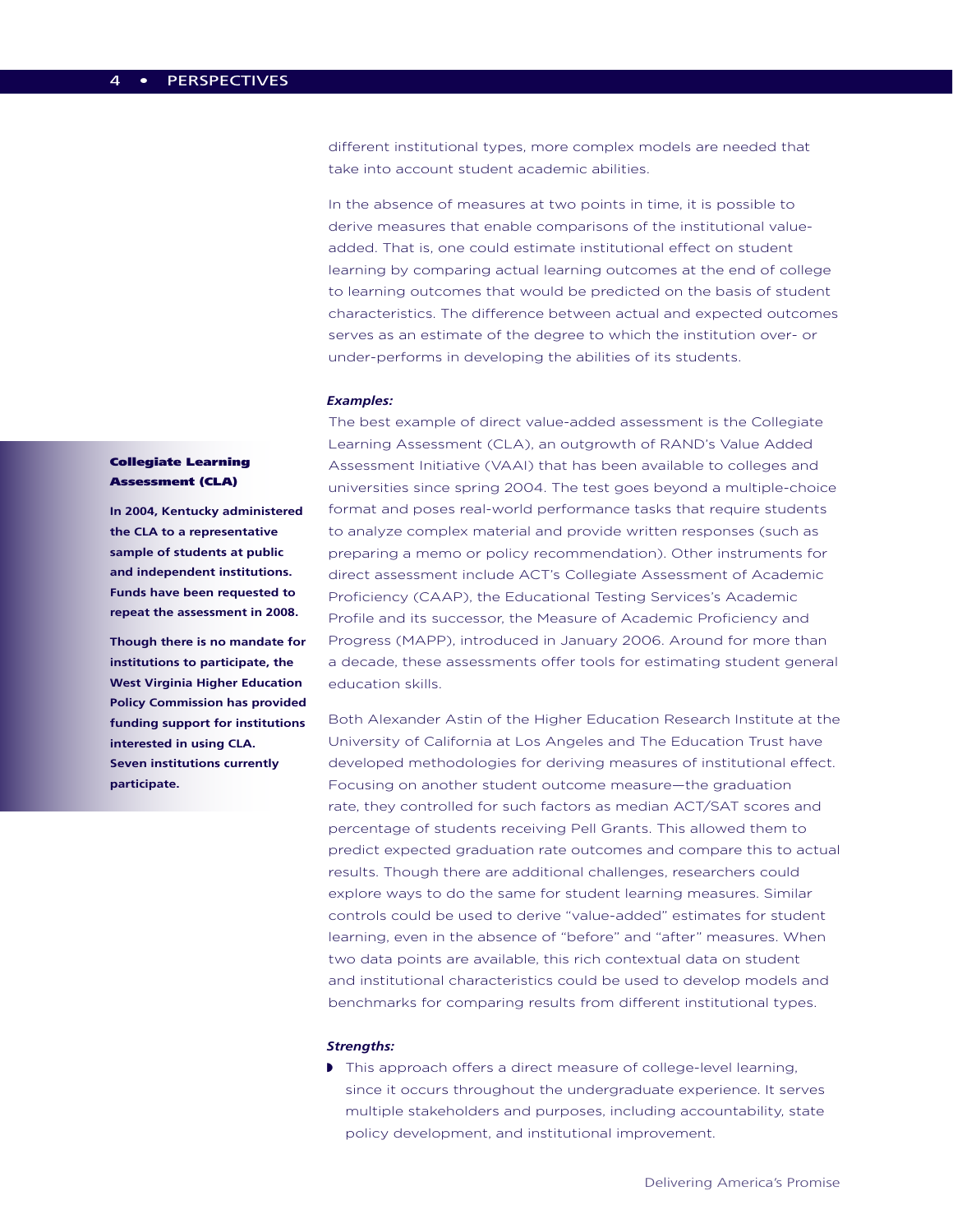- $\blacktriangleright$  It takes into account differences in student input and lends itself to the development of models and benchmarks for diverse institutional types.
- Because it is explicit about collegiate-level skills, it facilitates academic alignment with the K-12 sector.

#### *Challenges/Limitations:*

- Historically, there has been a great deal of autonomy concerning assessment of student learning at the classroom, department, and institutional levels. Although learning assessment is increasingly a part of the accreditation process, many faculty and administrators remain resistant to state-level "interference" in academic matters such as assessment of learning.
- More research is needed on how to develop benchmarks and models for different institutional types.
- $\triangleright$  Unlike the indirect approach, the direct approach does not point to specific directions for institutional improvement.
- I Unlike the applied approach, the direct approach does not measure how college learning relates to real-world performance. It cannot capture the full impact of the college experience that continues to unfold as graduates gain maturity and experience.

 **2. Indirect measures of value-added.** Rather than directly examining student learning, this approach measures the student behaviors and institutional actions that are known to correlate with student learning and success in college. These measures of "good practice" are treated as proxies for student learning—to the extent that they are in place, it is expected that greater student learning will occur.

#### *Examples:*

This approach has come to be nearly synonymous with the National Survey of Student Engagement (NSSE). Begun in 2000, NSSE has developed benchmarks and instruments that capture the dimensions of student engagement that correlate with student learning and success: level of academic challenge, active and collaborative learning, student-faculty interaction, enriching educational experiences, and supportive campus environment. By collecting student self-reports on 42 aspects of their undergraduate experiences, institutions can see how well they are doing and compare the results to those of their peers.

#### National Survey of Student Engagement (NSSE)

**Georgia, Hawaii, Kentucky, North Carolina, North Dakota, Rhode Island, and South Dakota have all used NSSE statewide.**

**At the system level, the California State University, the Texas A&M System, and the University of Texas participated in 2005.**

#### *Strengths:*

 $\blacktriangleright$  This method provides a useful proxy for direct learning assessment.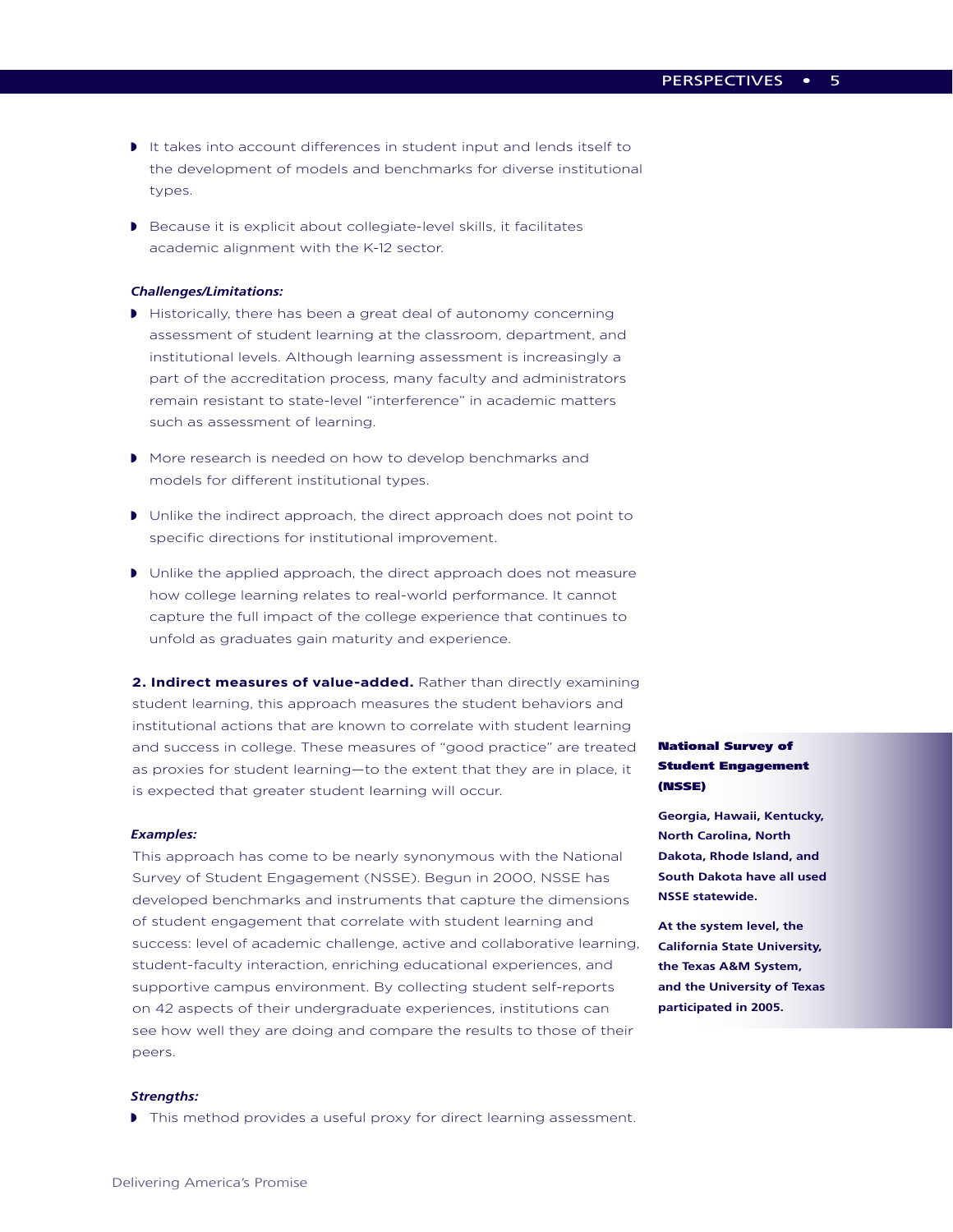- I It yields useful information about specific institutional strengths and weaknesses and lends itself especially well to institutional improvement efforts. Through Project DEEP (Documenting Effective Educational Practice), the NSSE Institute for Effective Educational Practice has examined the workings of 20 successful institutions and is sharing findings in order to help institutions identify strategies for using NSSE data to increase student success.
- $\blacktriangleright$  The approach is useful for diverse institutional types and peer information is available.

#### *Challenges/Limitations:*

- $\blacksquare$  Indirect assessment does not—and never will—measure actual student learning. In order to identify specific learning strengths and gaps, other types of data would be needed.
- There are always questions about the reliability of self-reports. NSSE developers have addressed this issue by identifying five conditions under which self-reports are valid: (1) when the information is known to the respondent; (2) when the questions are clear and unambiguous; (3) when the questions refer to recent activities; (4) when respondents think the questions merit a serious and thoughtful response; and (5) when answers do not threaten, embarrass, or violate the privacy of respondents.

 **3. Applied value-added models.** Instead of examining what happens during the college years, this approach gauges the impact of higher education in an applied setting, after-the-fact. For example, alumni would be interviewed about the extent to which their education prepared them for jobs and employers would be interviewed about the extent to which their employees have the necessary knowledge and skills for the job.

#### *Examples:*

The National Center for Postsecondary Improvement designed the Collegiate Results Survey, a tool that interviews alumni to assess how postsecondary education affected academic achievement and employment outcomes. First administered in 1999, the survey asks college graduates six to nine years out of college to report on their occupations and the skills used in the workplace. It also calls for respondents to evaluate their ability to perform a variety of real-life tasks. Resulting data have been used to establish unique institutional profiles to help consumers make better choices, now available through college guidebook publisher Peterson's (petersons.com). Institutions can work with Peterson's for self-study purposes.

#### Applied Assessment

**The University of North Carolina System surveys its graduating seniors every year.** 

**The Minnesota State Colleges and Universities System conducts an annual graduate follow-up survey.**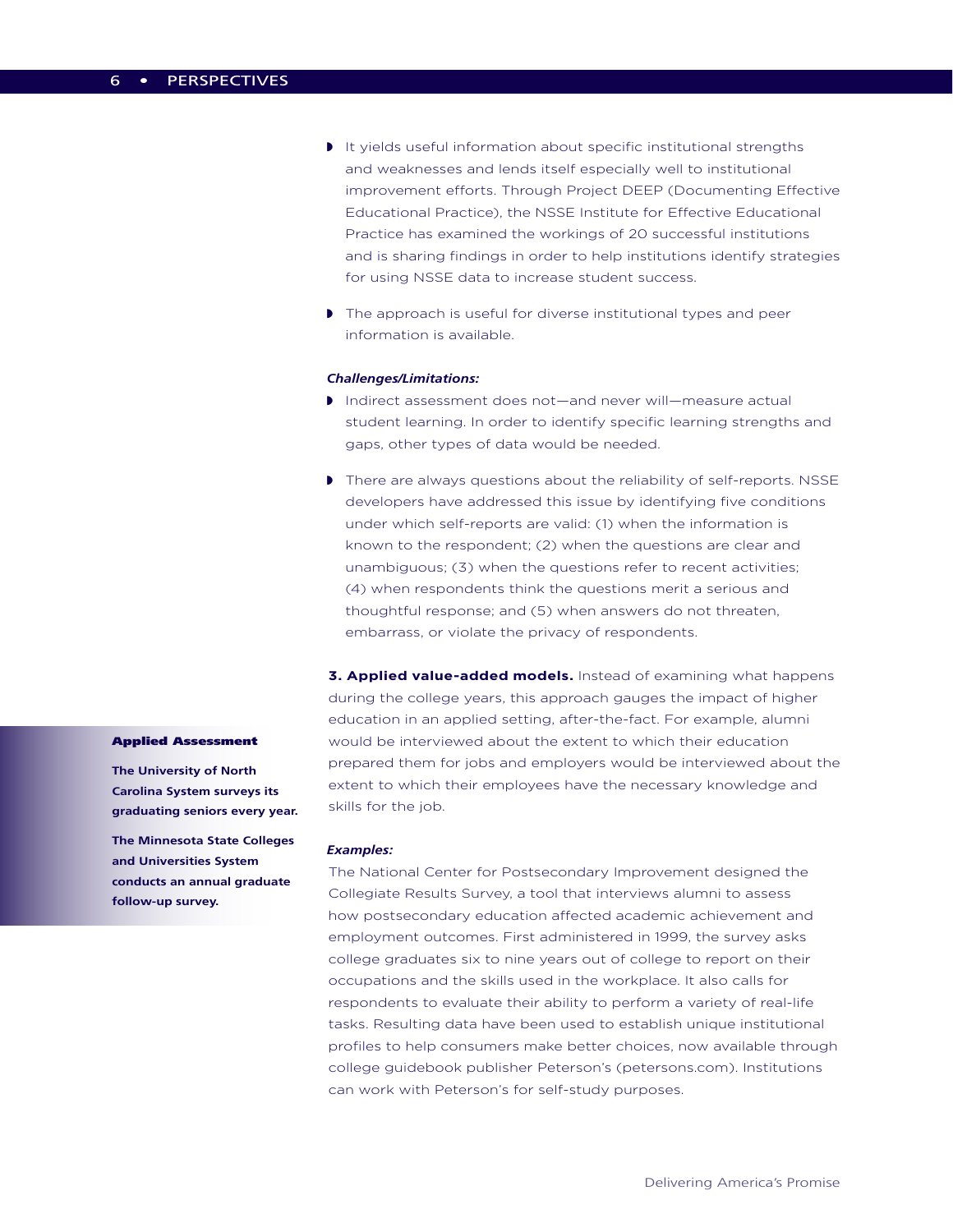#### *Strengths:*

- I This method measures outcomes several years out of college, when institutional effects have had time to more fully develop. It reflects implications for the real world, as assessed by employers and alumni in the workforce.
- There is potential for development of benchmarks and models for different institutional types, based on existing data.

#### *Challenges/Limitations:*

- $\triangleright$  Given the passage of time and intervention of other factors, it may be difficult to tease out institutional effects on students.
- $\blacktriangleright$  There are questions about the reliability of self-reports; given the passage of time, alumni may not be able to report accurately about college experiences.

#### Analysis

In addition to weighing the strengths and limitations of the three approaches, policymakers and higher education leaders must answer two sets of basic questions. One is about the *why* of value-added assessment—how will these assessments contribute to the fulfillment of the state's human capital goals and priorities? The other pertains to the *how* of value-added assessment—what resources must be tapped and what obstacles overcome for the program to be relevant and credible? This sets the stage for a policy conversation focused around two primary issues: purpose and implementation.

**Purpose**. The first—and most obvious—questions surrounding the development of a value-added assessment system relate to intent. How will the information generated by such a system be used? How will it fit within the state's overall education policy framework? How will it be linked with other primary elements of higher education policy? Clarity and consensus in this area are essential to effective program design and execution, particularly on the following points:

 a. **Institutional improvement vs. public accountability.** A valueadded assessment program can—and arguably should—satisfy both objectives, but the relative emphasis will vary across states and systems. For example, states or systems wishing to focus on campus learning environments may concentrate more on indirect measures, while those more concerned with workforce readiness may give more weight to applied metrics. The point is that there should be a "fit" between the mix of approaches selected and the policy priorities of a particular state or system.

 b. **Relationship to other components of the educational pipeline.** Value-added learning assessment cannot exist in a vacuum, and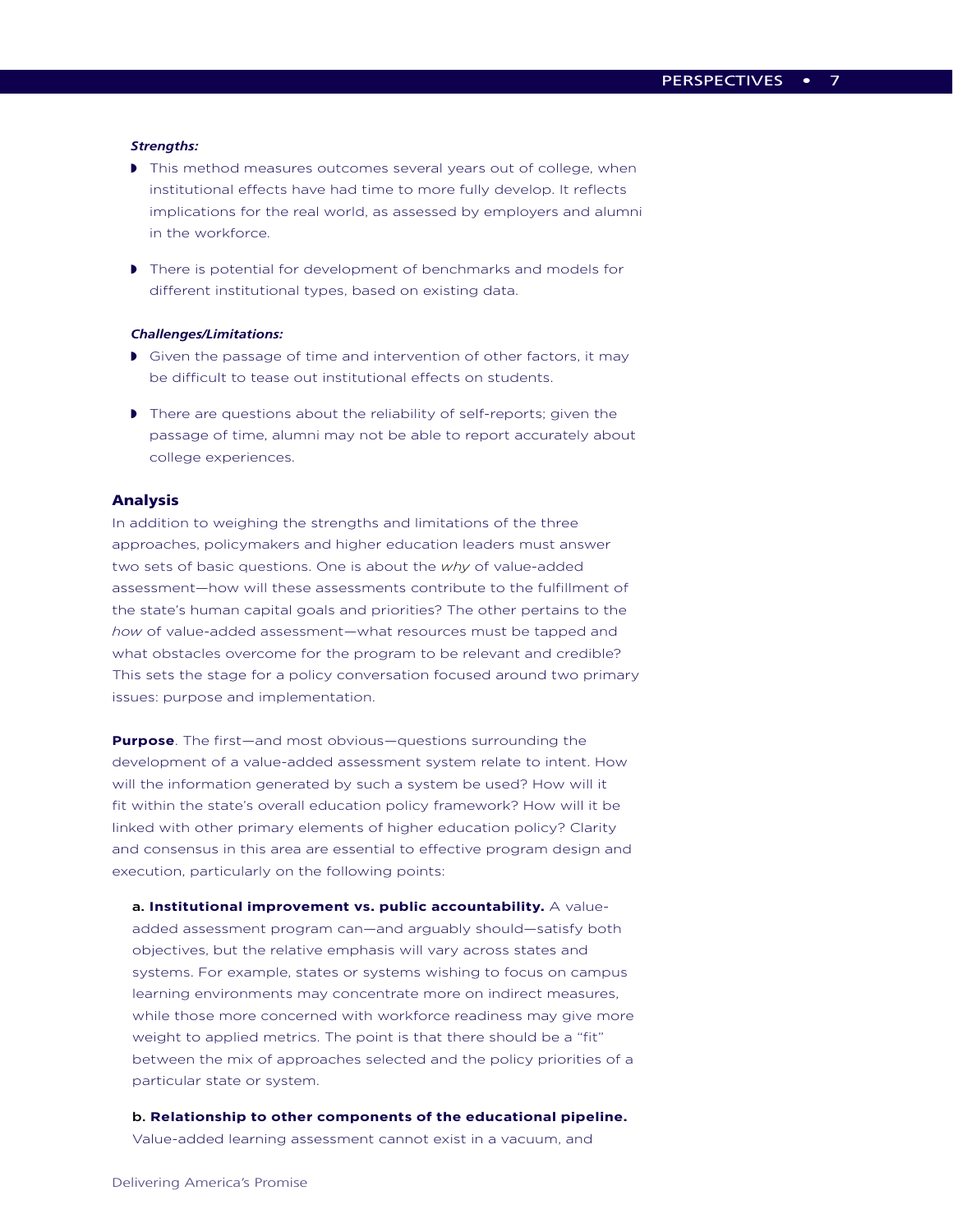thus, must be structured so that it complements other quality assurance mechanisms in the educational pipeline. How would a value-added program relate to high school exit or college admissions and placement exams? In many states, such questions call for the engagement of P–16 entities (provided they are active and influential) in developing, testing, and implementing a comprehensive valueadded system.

 **c. Linkages across higher education policy.** The vitality and success of a value-added program also will depend on its connection to key areas of policy, including:

- **Accountability—What weight should be given to value-added** metrics, particularly in relation to existing outcome measures (e.g. persistence, graduation, and post-baccalaureate placement rates)?
- **Finance—Will (or should) the data gleaned from such a program** play a role in funding allocation (either base or supplemental)? If so, to what extent?
- **Access and Inclusion—In what ways can value-added assessment** data be used to assess and recalibrate state and system policies designed to promote college participation and success for historically underrepresented and disadvantaged groups?
- **Economic/Workforce Development-How can assessment** findings be used to create a feedback loop with state economic development organizations and the private sector regarding the fit between what colleges and universities are producing and what the state needs or will need?

**Implementation.** Committing to a comprehensive value-added system requires significant and sustained investment of resources, as well as an awareness of potential roadblocks. When considering the implementation of assessment, it is important for elected officials and higher education leaders to bear in mind that fiscal and practical considerations have historically stood as the most prevalent stumbling blocks to fuller exploration of a systematic approach to value-added assessment.

 **a. Resources.** The experiences of the National Forum on College-Level Learning and similar initiatives reinforce that while effective learning assessment requires significant and sustained financial investment, securing consistent policymaker support is even more critical—and often difficult. States and systems should think broadly in terms of securing needed leadership and logistical support. This may include the reallocation of existing resources from obsolete or lower priority accountability functions.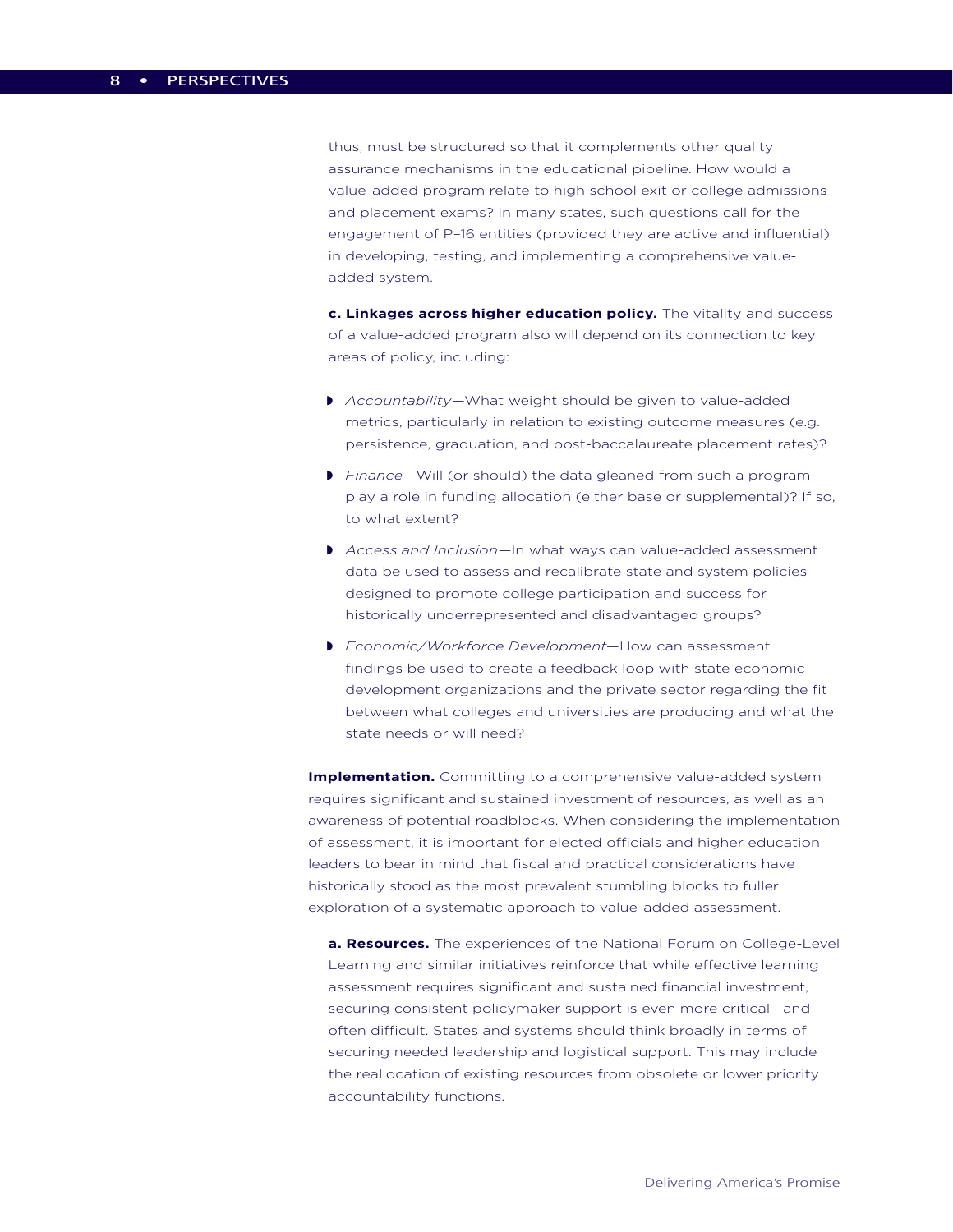**b. Participation**. As with any new initiative, building a critical mass of interest and substantive involvement can be a challenge. What level of student/stakeholder participation is necessary for the selected assessment measures to be credible? How can that level of participation be garnered and maintained? How can the quality of stakeholder participation be assured, particularly if it is voluntary or not linked to academic advancement? Can sufficient statistical samples be developed and maintained across different groups (e.g. first generation, low income, racial/ethnic minorities) to accurately gauge differences in perception and performance? The National Forum on College-Level Learning has highlighted this as a key issue and states and systems must develop a participation strategy as part of its implementation process.

**c. Application.** How the value-added program is applied across a wide range of campuses in a system will greatly affect its utility and relevance. For example, will the program establish goals or benchmarks for institutions, either for individual measures or for a composite of measures? Will those goals/benchmarks account for differences in institutional mission and admissions selectivity? How will the resulting data be presented and communicated, particularly to ensure that they are understood by and useful to a broad array of internal and external stakeholders?

#### Next Steps for Policymakers

#### *Questions*

- How much emphasis do campus, system, or state accountability measures place on inputs (e.g. student-teacher ratios, freshman profile, research funding) compared to outcomes (e.g. persistence, completion, placement, learning)? Is student learning assessment a significant part of system/state accountability efforts or the regional accreditation process?
- $\triangleright$  To what extent are the colleges and universities in the state currently assessing learning by direct, indirect, and applied approaches? How are the results being applied?

#### *Recommendations*

- Survey the state's colleges and universities and university systems to: (a) determine what learning assessments are currently in use, according to primary category (direct, indirect, applied); and (b) explore the current extent of system and state involvement in learning assessment.
- $\triangleright$  Form a blue ribbon panel or charge an interim legislative committee to explore learning measurement issues at colleges and universities,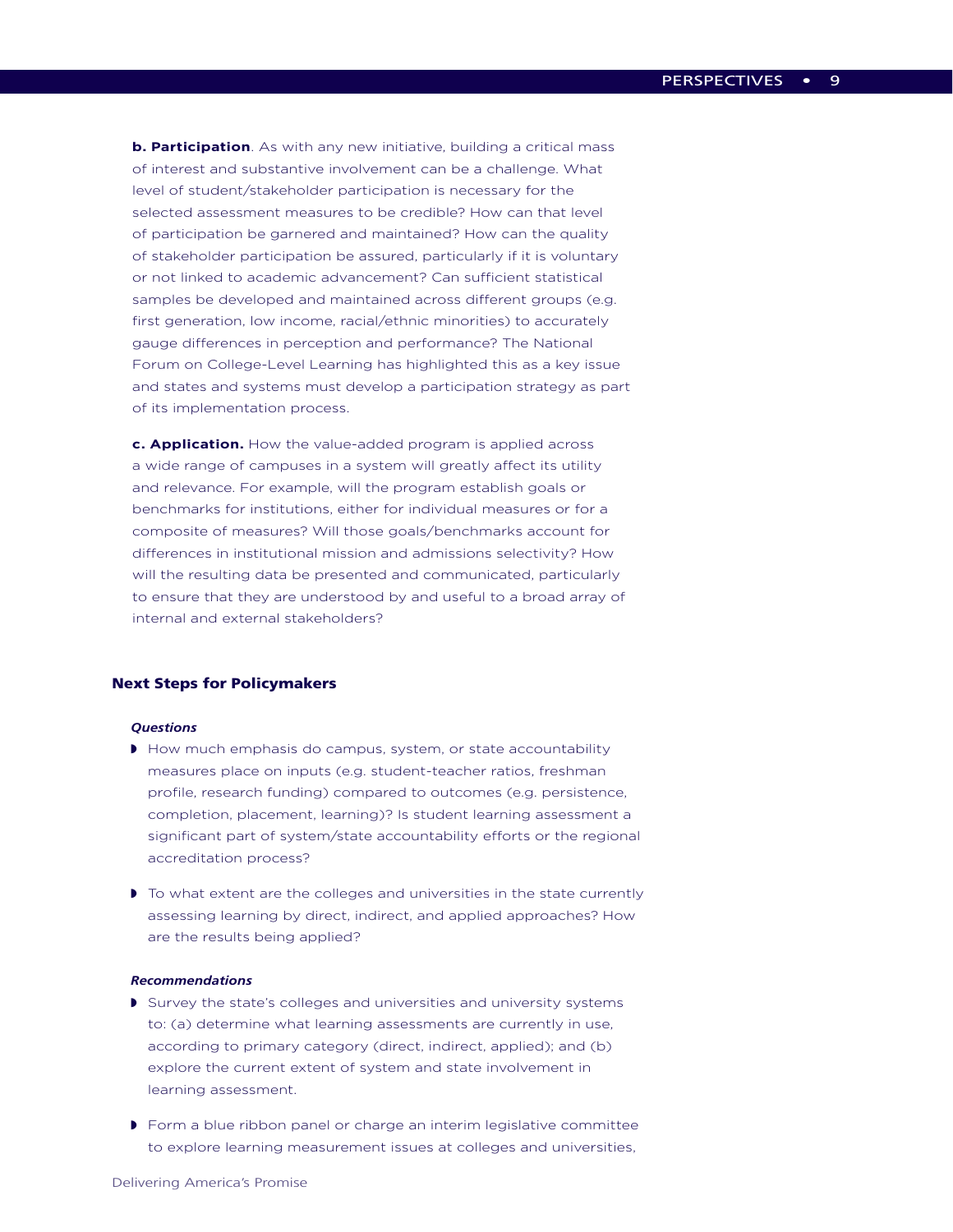with particular emphasis on value-added approaches. Include policy and technical experts in the work of this group.

Allocate research and development funds or other incentives for the development of a statewide value-added assessment framework.

#### Next Steps for Presidents/Chancellors

#### *Questions*

- What learning assessments are currently being used by the institution? How effective are they in guiding and evaluating the curriculum, including general education and upper division courses? Do they reflect the presence of a coherent set of principles or goals for undergraduate education?
- Does improvement of learning outcomes figure significantly (or at all) in the university's strategic plan or accreditation self-study portfolio? If so, where? If not, why not?

#### *Recommendations*

- $\blacktriangleright$  Form and charge a group to: a) evaluate the degree of integration between the general education and major programs; and b) offer recommendations to enhance that integration across the curriculum.
- **D** Conduct an audit of current learning assessments employed by the campus and system.
- Convene a focus group of internal and external stakeholders to explore conceptual and practical issues related to learning assessment.
- Develop strong assessment teams at the campus and system levels, comprised of both technical and policy experts.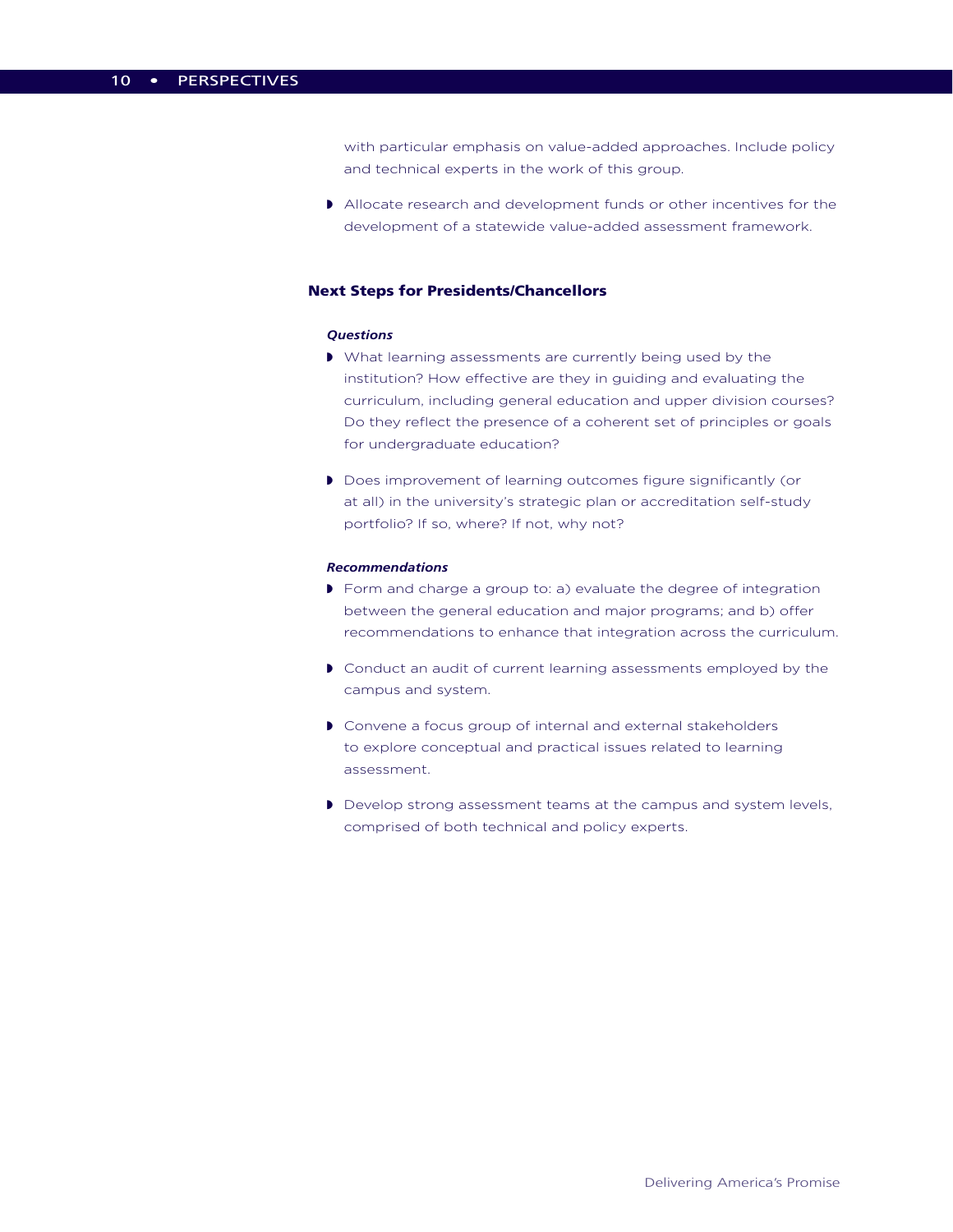#### **Conclusion**

The evolving national conversation regarding higher education's academic outcomes, buttressed by data showing significant proficiency gaps for college graduates, make clear that the call for better measurement of learning outcomes cannot be evaded. At the same time, university leaders are eager for tools that strengthen their instructional programs, and unfolding advances in value-added measures offer prime opportunities for doing so. Failing to take advantage of these opportunities may leave higher education vulnerable to "one size fits all" solutions that yield little useful information or do little to advance states' human capital needs.

Accountability for learning outcomes has evolved considerably, but the United States' competitiveness in the global higher education market demands better information about its product. Resisting the call for more robust learning assessment means ignoring an opportunity to significantly strengthen the postsecondary pipeline and implies a willingness to settle for something less than first place in the race to build human capital. National organizations, accrediting agencies, state policymakers, and campus and system leaders must push forward in this area to ensure that the nation remains a world leader in higher education.

*Perspectives* is an occasional policy paper series of the American Association of State Colleges and Universities (AASCU). Papers in the series focus on key state policy issues affecting public colleges and universities, including access (financial and academic), fiscal conditions and trends, and governance/management.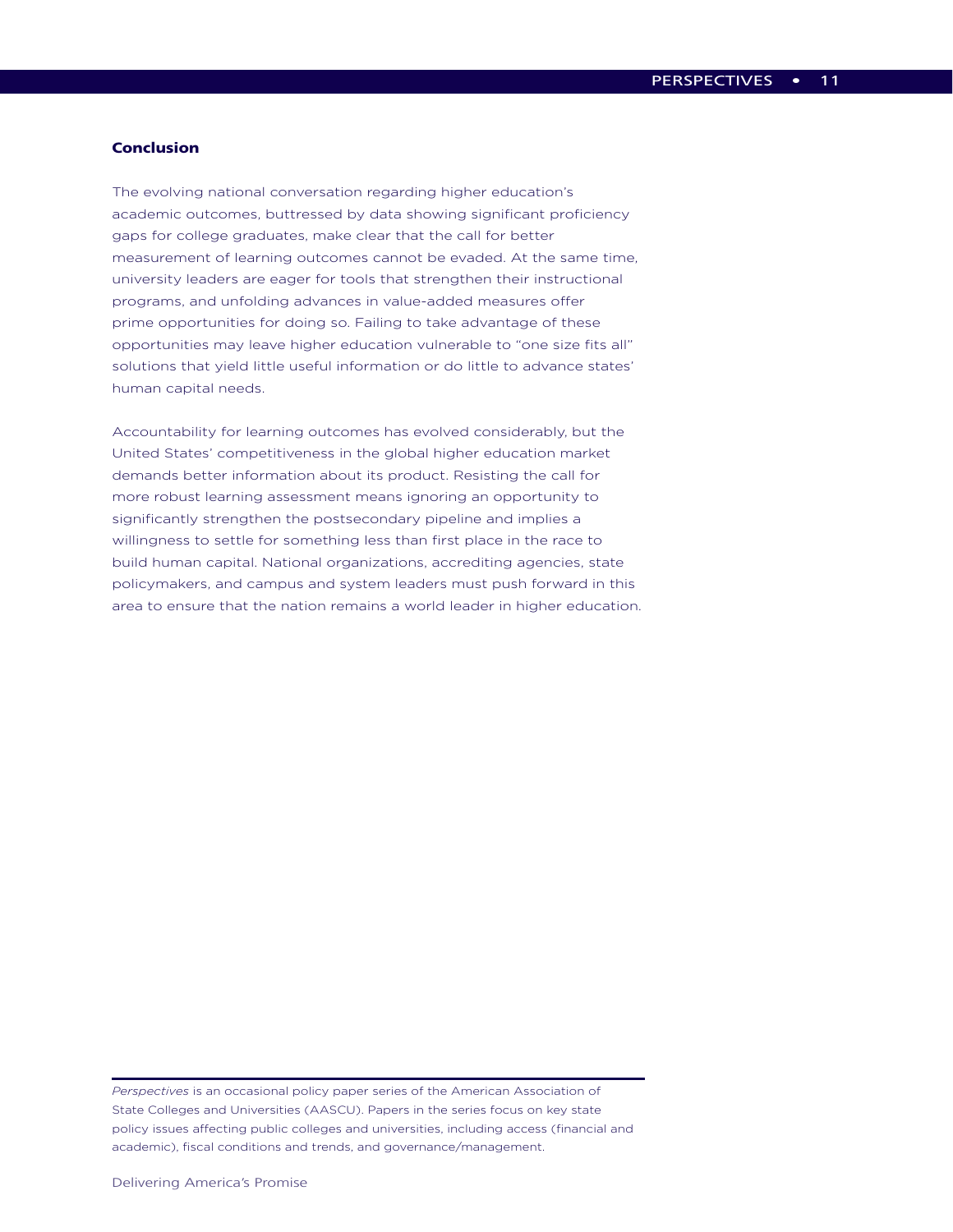## **Appendix A**

#### Resources

**American Council on Education and the Association for Institutional Research.**

The 2001 report, *Measuring Quality: Choosing Among Surveys and Other Assessments of College Quality,* provides a guide to 27 national assessment instruments and services.

airweb.org/images/measurequality.pdf

**Association of American Colleges and Universities (AAC&U).** Focused on the quality of undergraduate liberal education, AAC&U supports several assessment initiatives, including the Project on Accreditation and Assessment. This project aims to influence revisions of accreditation standards to place greater emphasis on student achievement and has worked to build consensus among regional and national accreditors and higher education associations on outcomes for, and methods of, assessing liberal learning.

#### aacu.org/issues/assessment

- **Collegiate Results Survey (CRS).** CRS, designed by Robert Zemsky at the University of Pennsylvania, measures the contributions institutions make to the academic achievement and subsequent lives of their graduates. stanford.edu/group/ncpi/unspecified/students\_parents\_toolkit/cri.html
- **Collegiate Learning Assessment (CLA).** The Council for Aid to Education, in partnership with RAND, has undertaken the CLA project, an initiative to assess the quality of undergraduate education by measuring the value added or the institutional contribution to student learning.

#### cae.org/content/pro\_collegiate.htm

**National Center for Postsecondary Improvement (NCPI).** NCPI at Stanford University (Calif.) has conducted research on assessment of student learning and its relationship to public accountability systems and regional accreditation. In 2004, NCPI officially concluded its activities, but research findings, publications, and toolkits remain available on the Stanford Institute for Higher Education Research website.

#### stanford.edu/group/ncpi/index.html

**National Center on Public Policy and Higher Education.** When the National Center produced its first national report card on higher education in 2000, it brought national attention to the fact that there were no available data to grade states on student learning. The 2004 edition of *Measuring Up* presented, for the first time, data on student learning from a five-state pilot conducted by the National Forum on College-Level Learning.

 highereducation.org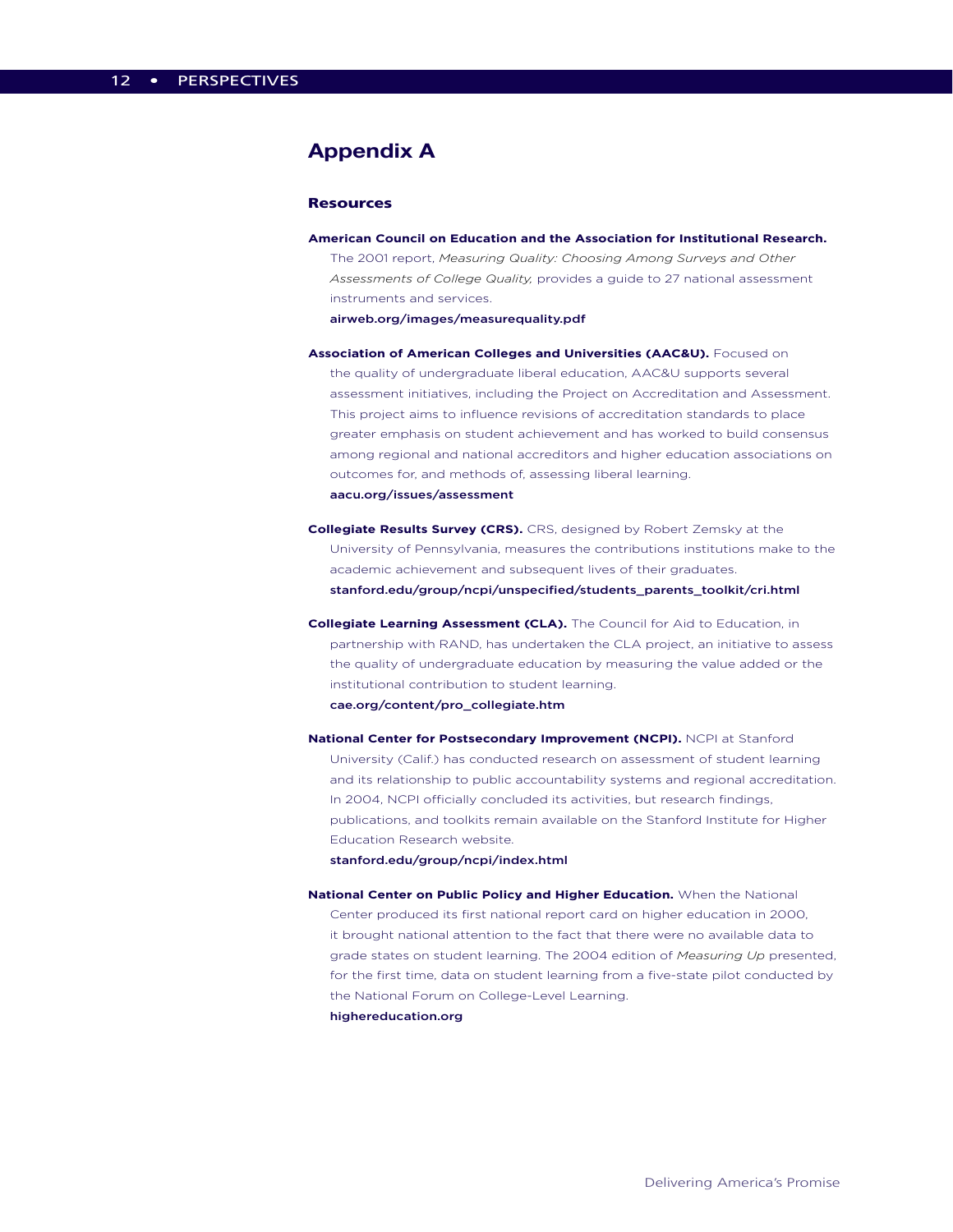- **National Forum on College-Level Learning.** The National Forum developed a model to measure across states what college students know and are able to do. Results of its five-state pilot study make it possible to assess both the intellectual capital available to states and the contributions their colleges and universities collectively make to it. (Pilot states were: Illinois, Kentucky, Nevada, Oklahoma, and South Carolina)
	- collegelevellearning.org
- **National Survey of Student Engagement (NSSE).** NSSE, headquartered at Indiana University, measures empirically confirmed "good practices" in undergraduate education—behaviors by students and institutions that are associated with desired outcomes of college. Project DEEP (Documenting Effective Educational Practice) at the NSSE Institute for Effective Educational Practice takes this a step further, identifying practices of successful institutions and using this information to help institutions increase student success.

 nsse.iub.edu/index.cfm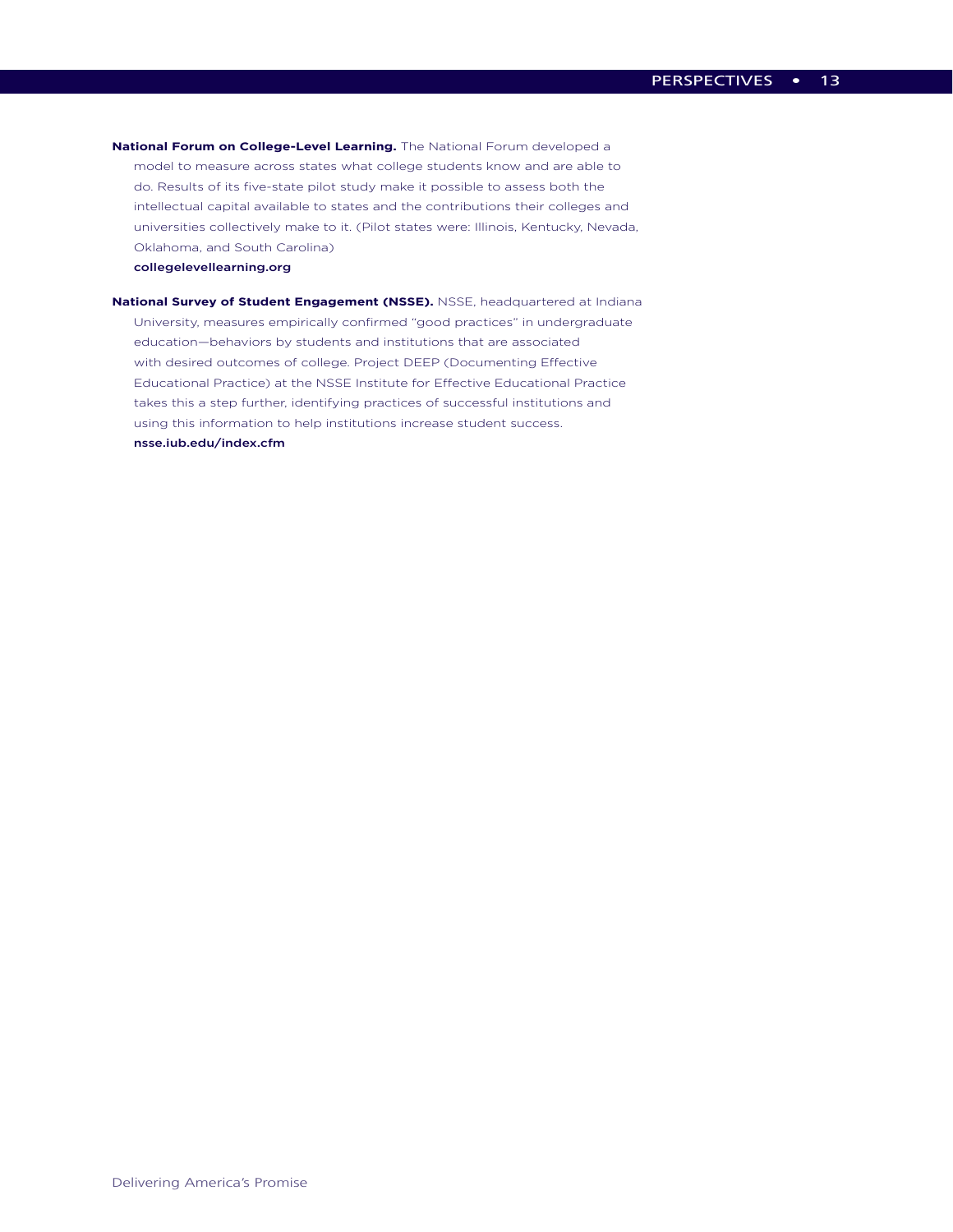# **Appendix B**

### State/System Level Assessment of College-Level Learning: Selected Findings from a SHEEO/AASCU Survey**<sup>1</sup>**

| Arkansas  | State policy requires a rising junior test for all students<br>(ACT CAAP). Since 2001, institutions have been<br>permitted to develop alternative assessment plans,<br>including sample-based approaches, as long as they<br>assess student achievement in writing/English, math,<br>general education science, and critical thinking or reading.                                                                 |
|-----------|-------------------------------------------------------------------------------------------------------------------------------------------------------------------------------------------------------------------------------------------------------------------------------------------------------------------------------------------------------------------------------------------------------------------|
| Colorado  | The state has implemented performance contracts that<br>require institutions to work with the Colorado Commission<br>on Higher Education to develop a universal assessment of<br>the "value added" of each institution's general education<br>curriculum.                                                                                                                                                         |
| Florida   | Students in all public institutions are required to pass<br>the College-Level Academic Skills Project (CLASP)<br>achievement test to receive an associate's degree or be<br>admitted to upper-division status. The test consists of<br>four subtests: essay, English language skills, reading, and<br>mathematics.                                                                                                |
| Georgia   | All public four-year and two-year institutions currently use<br>NSSE/CCSSE.                                                                                                                                                                                                                                                                                                                                       |
| Kansas    | The legislature requires the Kansas Board of Regents to<br>contract with institutions for performance funding. All<br>institutions must address the goal to "Improve Learner<br>Outcomes" but there is no standardized instrument or<br>measure.                                                                                                                                                                  |
| Kentucky  | Public institutions are required to administer NSSE/<br>CCSSE biannually to help measure the state's progress in<br>preparing college graduates for life and work in Kentucky.<br>The Kentucky Council on Postsecondary Education has<br>requested funds to administer the Collegiate Learning<br>Assessment (CLA) and ACT WorkKeys in 2008.                                                                      |
|           | As part of performance funding, institutions select one<br>indicator that accounts for 20 percent of the overall<br>calculation of their performance funding allocation.<br>Northern Kentucky University and Western Kentucky<br>University have selected NSSE as their choice variable for<br>measuring performance.                                                                                             |
| Maryland  | The Maryland Higher Education Commission requires<br>institutions to report on five student learning outcomes<br>in their outcomes assessment reports: written and oral<br>communication, scientific and quantitative reasoning,<br>critical analysis and reasoning, technological competency,<br>and information literacy. These are the competencies<br>identified in the Middle States' accreditation process. |
| Minnesota | Graduates of colleges and universities in the Minnesota<br>State Colleges and Universities System participate in<br>a follow-up survey that includes questions designed<br>to assess whether their programs prepared them for<br>employment in their career areas.                                                                                                                                                |

Source: State Higher Education Executive Officers/American Association of State Colleges and Universities Inquiry on Assessment of Student Learning, February 2006.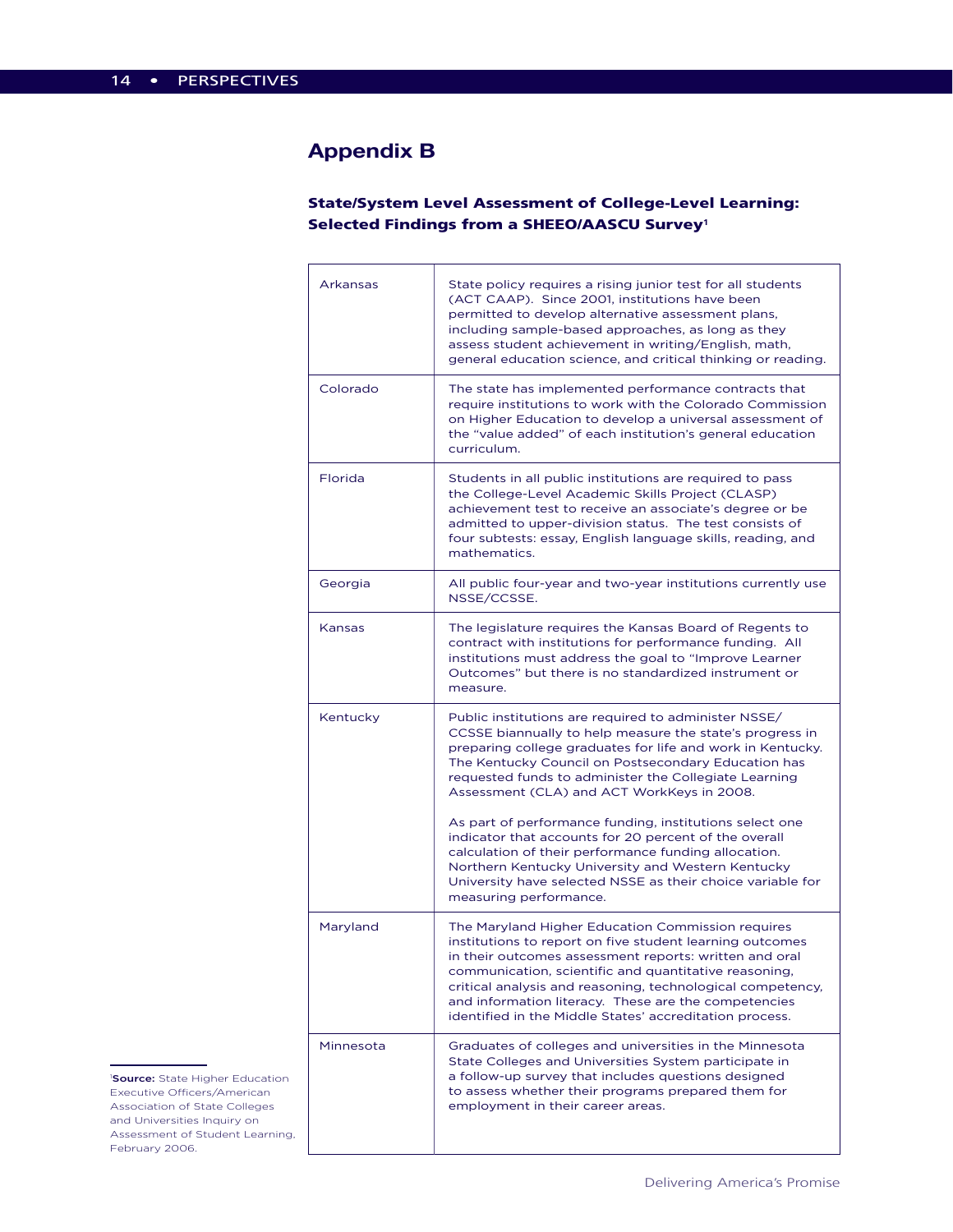| Missouri         | Missouri has a Consortium on Measuring Value Added<br>Student Learning that began a formal relationship with<br>CAE/RAND last year. During year one, 23 institutions<br>used the CLA; 17 are using it for year two. Information will<br>be used by the state coordinating board to inform state-<br>level assessment policy.                                   |
|------------------|----------------------------------------------------------------------------------------------------------------------------------------------------------------------------------------------------------------------------------------------------------------------------------------------------------------------------------------------------------------|
| New York         | The State University of New York (SUNY) is in the process<br>of implementing a system-wide assessment of general<br>education and academic majors across its 64 campuses.                                                                                                                                                                                      |
| North Carolina   | All public four-year institutions currently conduct a<br>graduate/alumni survey and use NSSE.                                                                                                                                                                                                                                                                  |
| North Dakota     | Public institutions administer the NSSE/CCSSE, the ACT<br>alumni survey, and a locally-initiated employer satisfaction<br>survey.                                                                                                                                                                                                                              |
| Oklahoma         | The Oklahoma State Regents for Higher Education require<br>that public institutions conduct assessment at entry, mid-<br>level (or general education), exit (program outcomes),<br>and student satisfaction and report these annually.<br>Institutions have flexibility to "develop criteria and select<br>assessment mechanisms."                             |
| Oregon           | The Oregon University System conducts a graduate<br>survey every two years. Surveys of employer satisfaction<br>are under development.                                                                                                                                                                                                                         |
| Pennsylvania     | All universities in the Pennsylvania State System of<br>Higher Education administer an alunmi survey on student<br>satisfaction and level of preparation. About half use<br>NSSE.                                                                                                                                                                              |
| Rhode Island     | The Rhode Island Board of Governors requires all public<br>four-year and two-year institutions to adopt NSSE/CCSSE<br>for periodic assessment and reporting.                                                                                                                                                                                                   |
|                  | The Board has required all public institutions to have<br>outcomes assessment in place in all degree programs and<br>in general education by 2008.                                                                                                                                                                                                             |
| South Carolina   | All public two-year institutions administer ACT WorkKeys.                                                                                                                                                                                                                                                                                                      |
| South Dakota     | The ACT Collegiate Assessment of Academic Proficiency<br>(CAAP) is used by all public four-year institutions in the<br>state, as is NSSE. A state-developed Information Literacy<br>exam, required as part of the System General Education<br>Requirements, is in the pilot stage.                                                                             |
| <b>Tennessee</b> | Assessment of general education has been a component<br>of Tennessee's performance funding program for many<br>years. Institutions can choose the Academic Profile,<br>California Critical Thinking Skills Test, or College BASE<br>for foundation testing. Institutions also administer an<br>Enrolled Student Survey, Alumni Survey, and Employer<br>Survey. |
| <b>Texas</b>     | All public institutions use ACT CAAP, as well as the Texas<br>Higher Education Assessment. Each institution in the UT<br>system participates in NSSE and CLA.                                                                                                                                                                                                  |
| Vermont          | The Vermont State Colleges assess graduation standards<br>in writing, quantitative reasoning, information literacy, and<br>oral communication. Colleges in the system design their<br>own assessments for the common system-wide standards.                                                                                                                    |